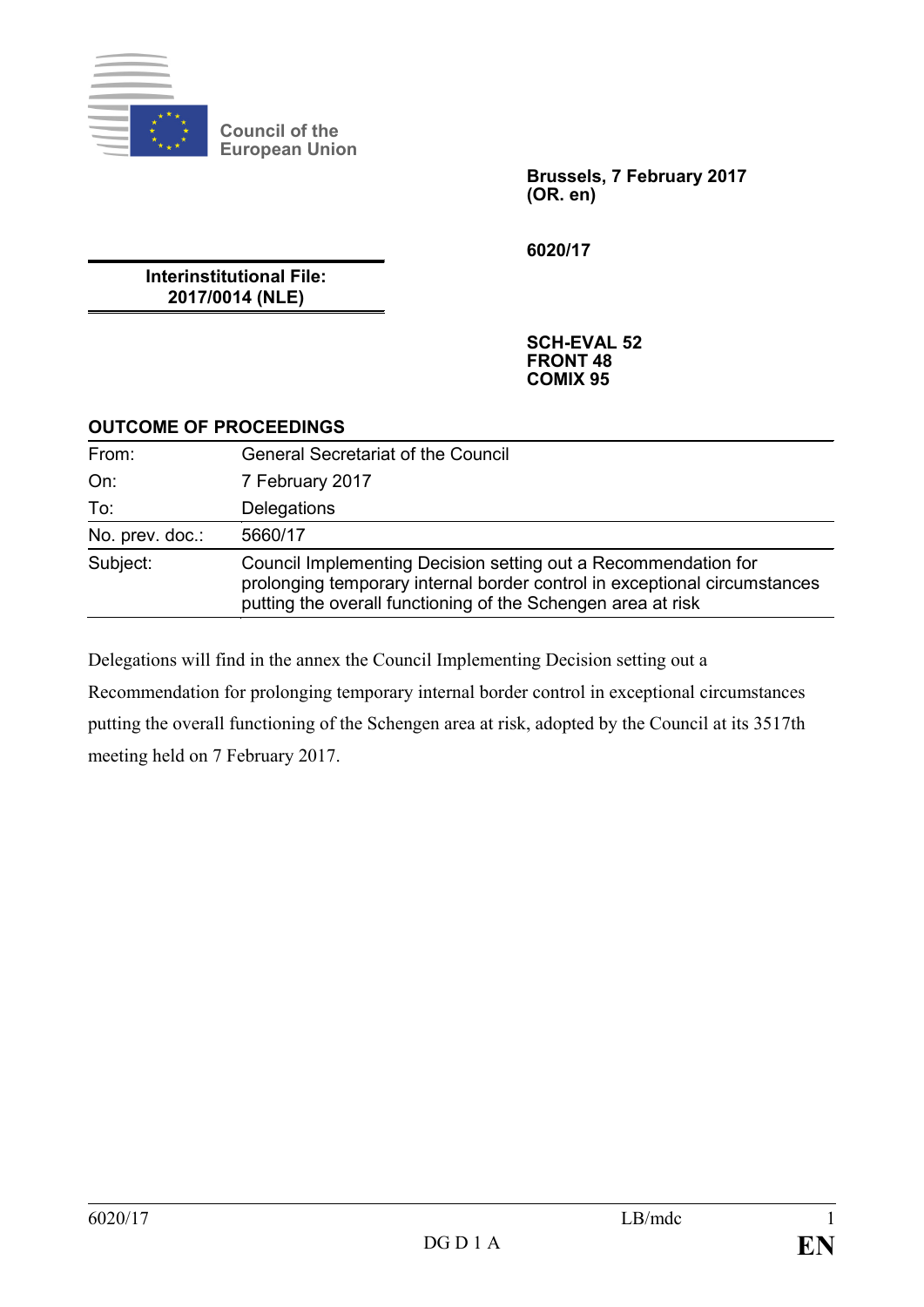Council Implementing Decision setting out a

## **RECOMMENDATION**

# **for prolonging temporary internal border control in exceptional circumstances putting the overall functioning of the Schengen area at risk**

#### THE COUNCIL OF THE EUROPEAN UNION,

Having regard to the Treaty on the Functioning of the European Union,

Having regard to Regulation (EU) No 2016/399 of the European Parliament and of the Council of 9 March 2016 on a Union Code on the rules governing the movement of persons across borders (Schengen Borders Code) **[1](#page-1-0)** , and in particular Article 29 thereof,

Having regard to the proposal from the European Commission,

Whereas:

(1) In accordance with Article 29 of the Schengen Borders Code, the Council adopted on 12 May 2016, on a proposal from the Commission, an Implementing Decision setting out a Recommendation for temporary internal border control in exceptional circumstances putting the overall functioning of the Schengen area at risk.

<span id="page-1-0"></span>**<sup>1</sup>** OJ L 77, 23.3.2016, p. 1.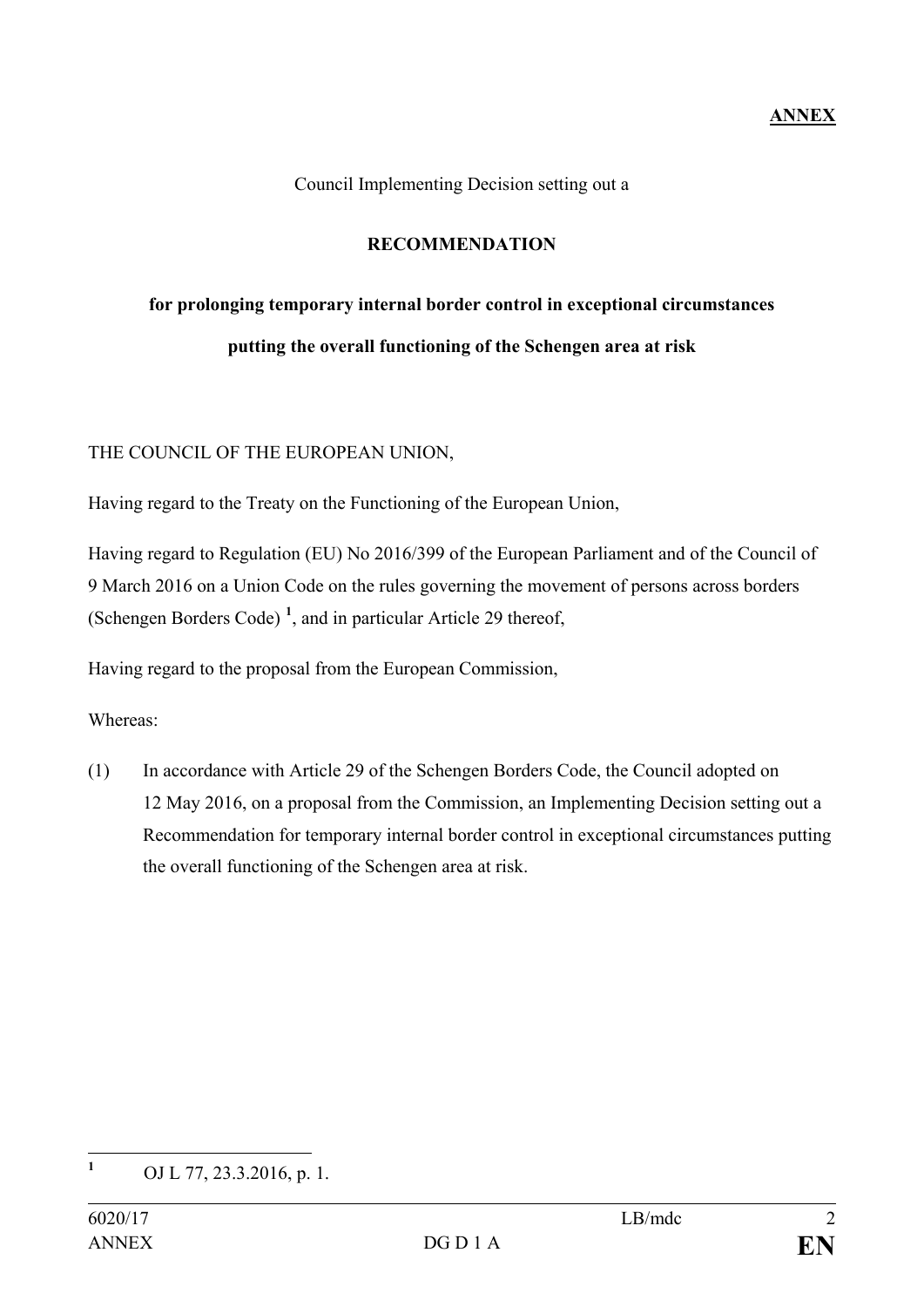- (2) The Council recommended that five Schengen States (Austria, Germany, Denmark, Sweden and Norway) maintain proportionate temporary border control at a limited number of their internal border sections, for a period of six months, in order to address the serious threat to public policy and internal security in these States by the combination of deficiencies in external border control in Greece and the secondary movements of irregular migrants entering via Greece and who may intend to move to other Schengen States. This period was prolonged by the Council on a proposal from the Commission for another three months on 11 November 2016.
- (3) Under Articles 25 and 29 of the Schengen Borders Code, the initial period recommended by the Council can be further prolonged if the exceptional circumstances persist.
- (4) The Recommendation of 11 November 2016 required that the Schengen States concerned report monthly to the Commission on the outcome of the controls carried out and on the assessment concerning the continued necessity of such controls, when applicable. The Commission received such reports from all the Schengen States concerned. The information contained in these reports demonstrates that the controls have remained within the conditions set by the Recommendation. It also confirms a progressive stabilisation of the situation in these States, with a continuous reduction in the number of persons to whom entry is refused, as well as the number of asylum applications received.
- (5) However, despite this progress, the conditions set out in the Roadmap "Back to Schengen" in order to allow lifting all internal border controls and returning to a normally functioning Schengen area are still not entirely fulfilled. Moreover, in spite of the ongoing progress and the significant improvement related to the external border management that Greece has made in 2016, an important number of irregular migrants still remains in Greece. Based on trends observed in the past, the Member States most affected by the secondary movements of irregular migrants coming from Greece remain exposed to the risk related to their irregular movements.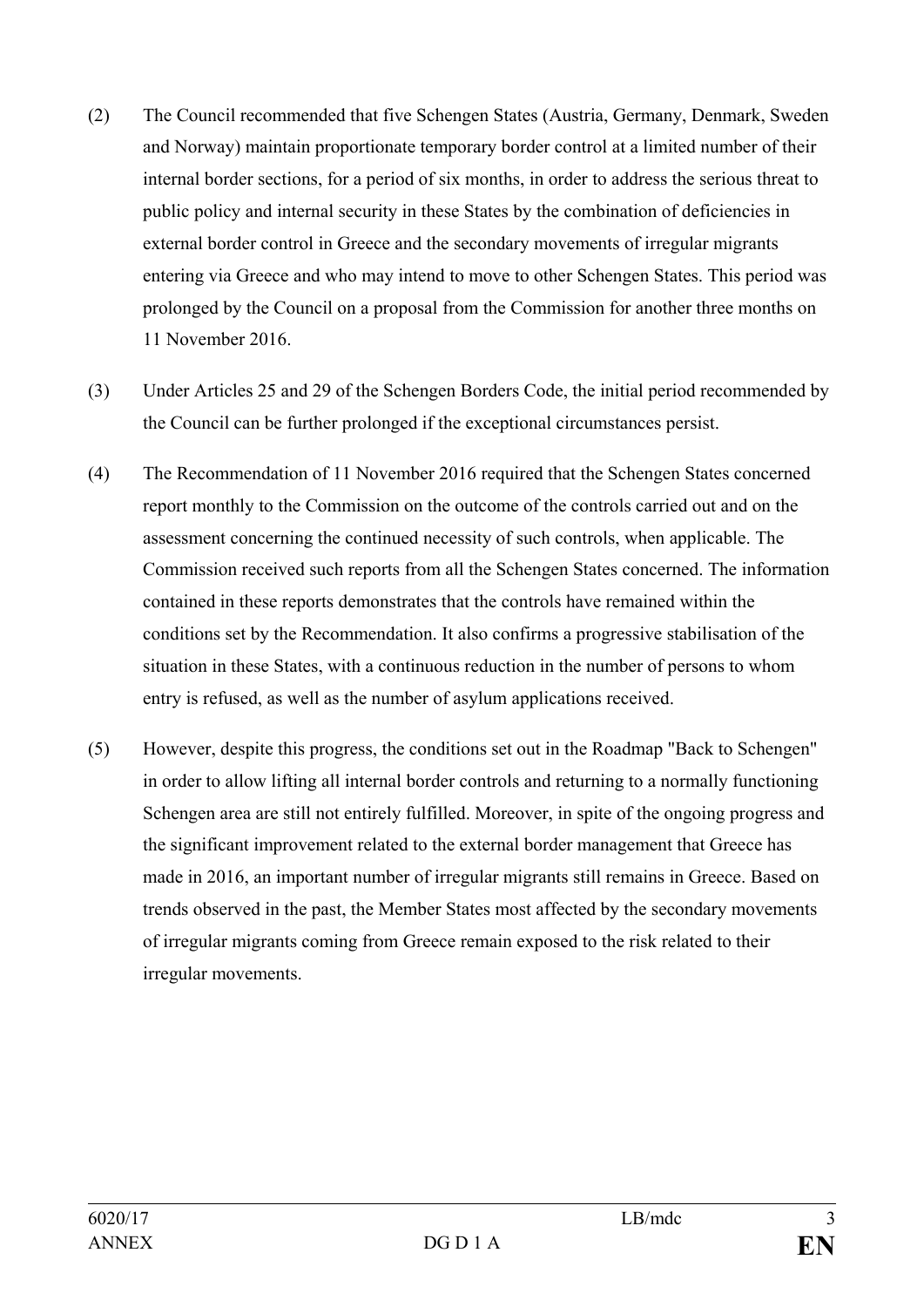- (6) In its Communication "Back to Schengen A Roadmap", the Commission identified the different policies to be put in place to return to a fully functioning Schengen Area. The European Border and Coast Guard Agency is now swiftly becoming operational, allowing it to provide assistance to Greece at the Northern Greek external border as of February 2017.
- (7) Another element identified in the Back to Schengen Roadmap is the implementation of the EU-Turkey Statement. The fourth progress report **[2](#page-3-0)** confirms the trend of a steady delivery of results, albeit in the face of many challenges. This implementation nevertheless needs to be constantly monitored. The same applies to the cooperation agreed upon in the Statement of the Western Balkans Route Leaders meeting.
- (8) The exceptional circumstances constituting a serious threat to public policy and internal security and putting at risk the overall functioning of the Schengen area therefore still persist.
- (9) In light of the facts above, it appears therefore justified, as a last resort measure, to allow a further prolongation of the temporary border controls at the internal borders concerned by the Schengen States currently carrying out such controls, namely Austria, Germany, Denmark, Sweden and the associated country Norway, in accordance with Article 29 of the Schengen Borders Code.
- (10) Based on the factual indicators available at this stage, this prolongation should not exceed three months as from the date of adoption of the present Implementing Decision.
- (11) The Member States that decide to continue carrying out internal border control under the present Implementing Decision should notify the other Member States, the European Parliament and the Commission accordingly.

<span id="page-3-0"></span><sup>&</sup>lt;sup>2</sup> Fourth Report on the Progress made in the implementation of the EU-Turkey Statement (COM(2016) 792).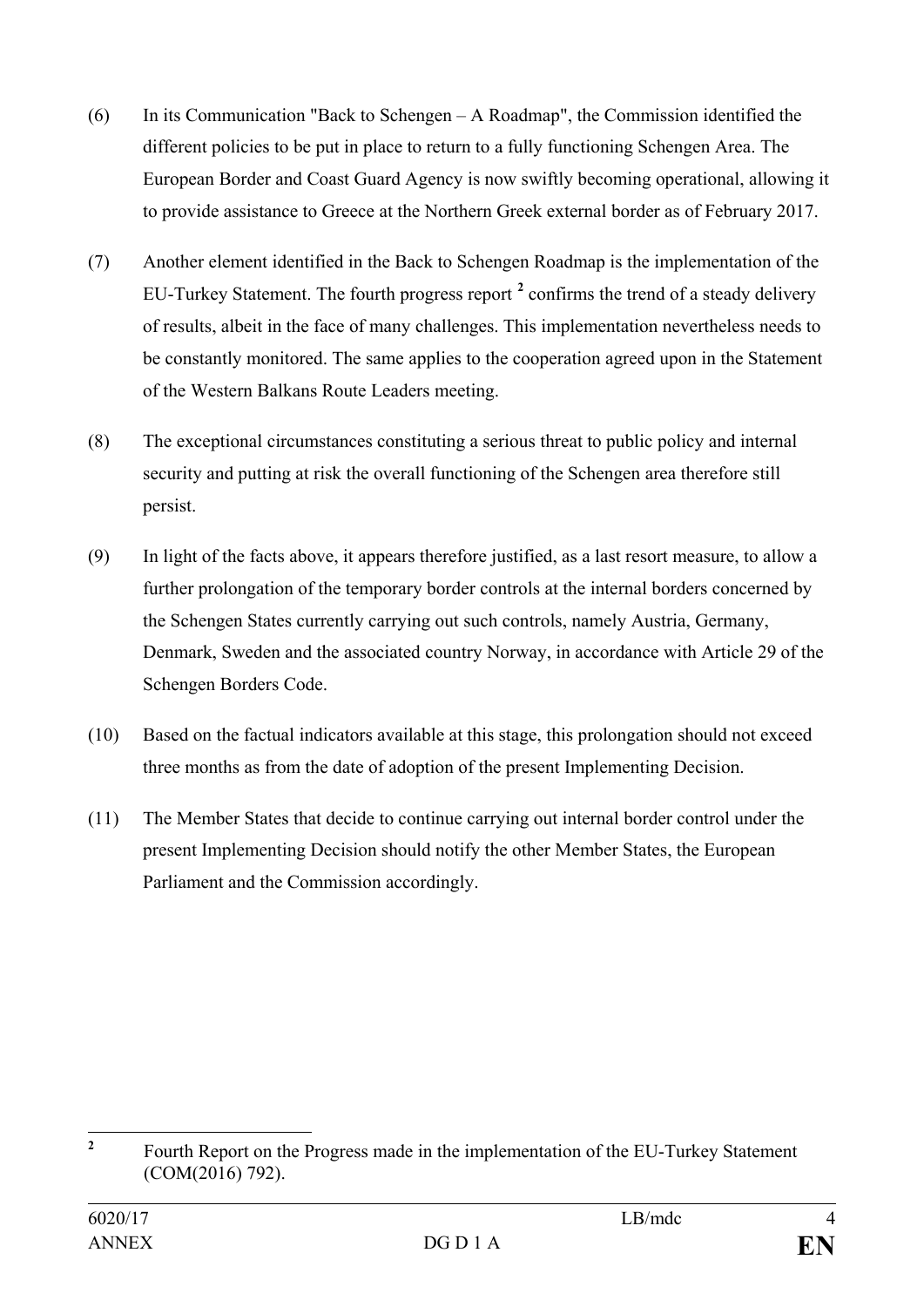- (12) Before opting for such controls, the Member States concerned should examine whether other measures alternative to border controls could not be used to effectively remedy the identified threat, such as the exercise of police powers in a manner compatible with Article 23 of the Schengen Borders Code, and decide to reintroduce border controls at the internal borders concerned only as a measure of last resort, when such less restrictive measures for crossborder traffic cannot sufficiently address the threats identified. The Member States concerned should inform of the outcome of this reflection and the reasons for opting for border controls in their notifications.
- (13) The controls under the present Implementing Decision should continue to be carried out only to the necessary extent, limited in their intensity to the absolute minimum necessary and adjusted to the circumstances. Accordingly, it can be envisaged that any further decrease of the flow should lead to suspending the controls at given border sections. Only targeted controls, based on constantly updated risk analysis and intelligence, should be carried out, in order to optimise the benefit of the controls and limit their negative effects on free movement. The Schengen States affected by these controls at the relevant border sections should be admitted to regularly express their views on their necessity; the Schengen State having decided to reintroduce such controls should take these views into account when examining and reviewing the necessity of such checks, with the objective of progressively reducing them.
- (14) At the end of each month of implementation of the present Implementing Decision, a complete report on the results of the checks carried out should be promptly sent to the Commission and the Council, together with an assessment of their continuous necessity when applicable. This report should include the total number of persons checked, the total number of refusals of entry following the checks, the total number of return decisions issued following the checks and the total number of asylum applications received at the internal borders where the checks take place.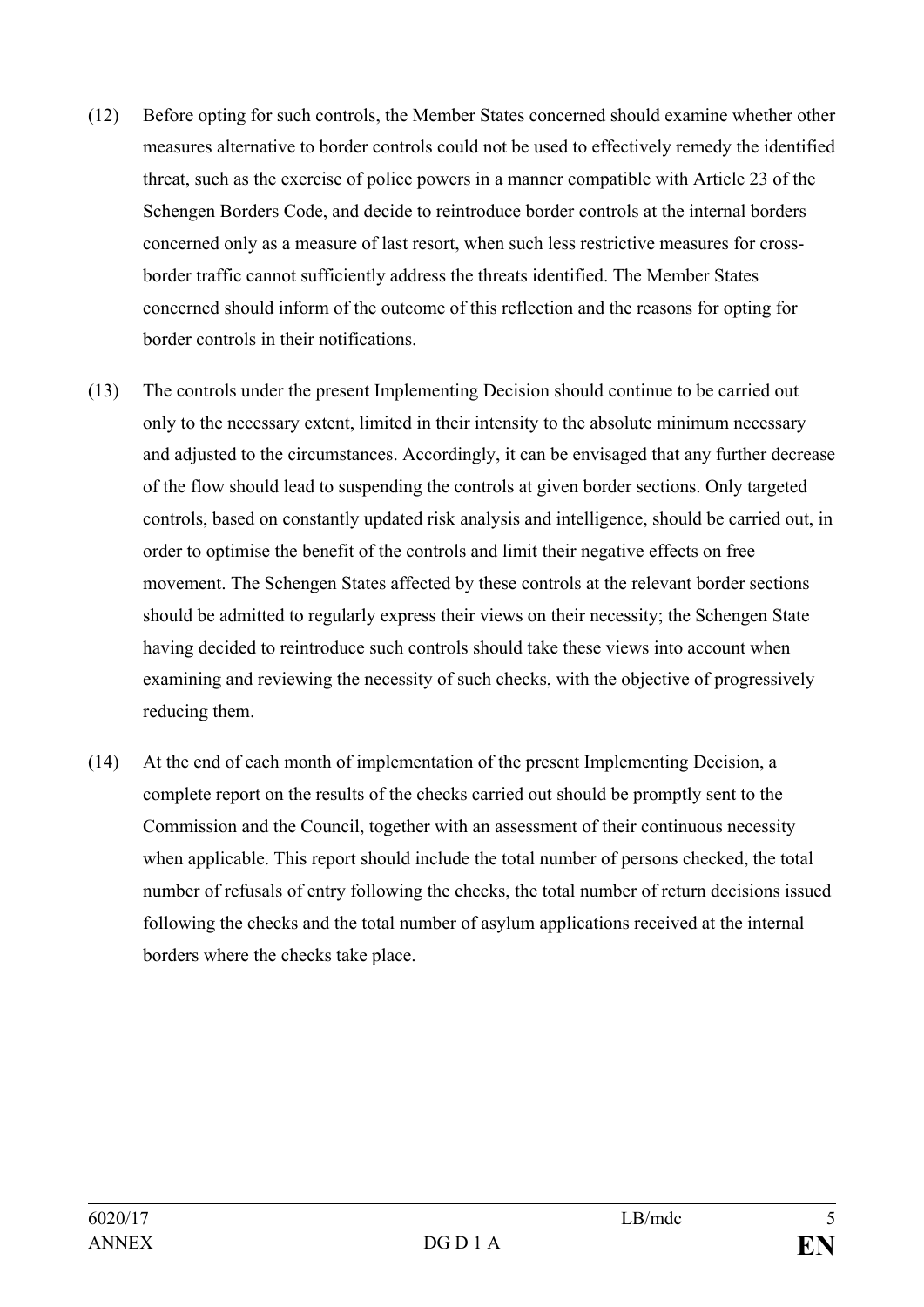- (15) The Council takes note that the Commission has announced that it will continue working with the Schengen States concerned to gradually phase out temporary internal border controls with the objective of returning to a normal functioning of the Schengen area as soon as possible.
- (16) The Council also takes note that the Commission has announced that it will closely monitor the application of this Implementing Decision.

## HEREBY RECOMMENDS:

- 1. Austria, Germany, Denmark, Sweden and Norway to prolong proportionate, temporary border controls for a maximum period of three months, starting from 11 February 2017, at the following internal borders:
	- Austria at the Austrian-Hungarian land border and Austrian-Slovenian land border;
	- Germany at the German-Austrian land border;
	- Denmark in the Danish ports with ferry connections to Germany and at the Danish-German land border;
	- Sweden in the Swedish harbours in the Police Region South and West and at the Öresund bridge;
	- Norway in the Norwegian ports with ferry connections to Denmark, Germany and Sweden.